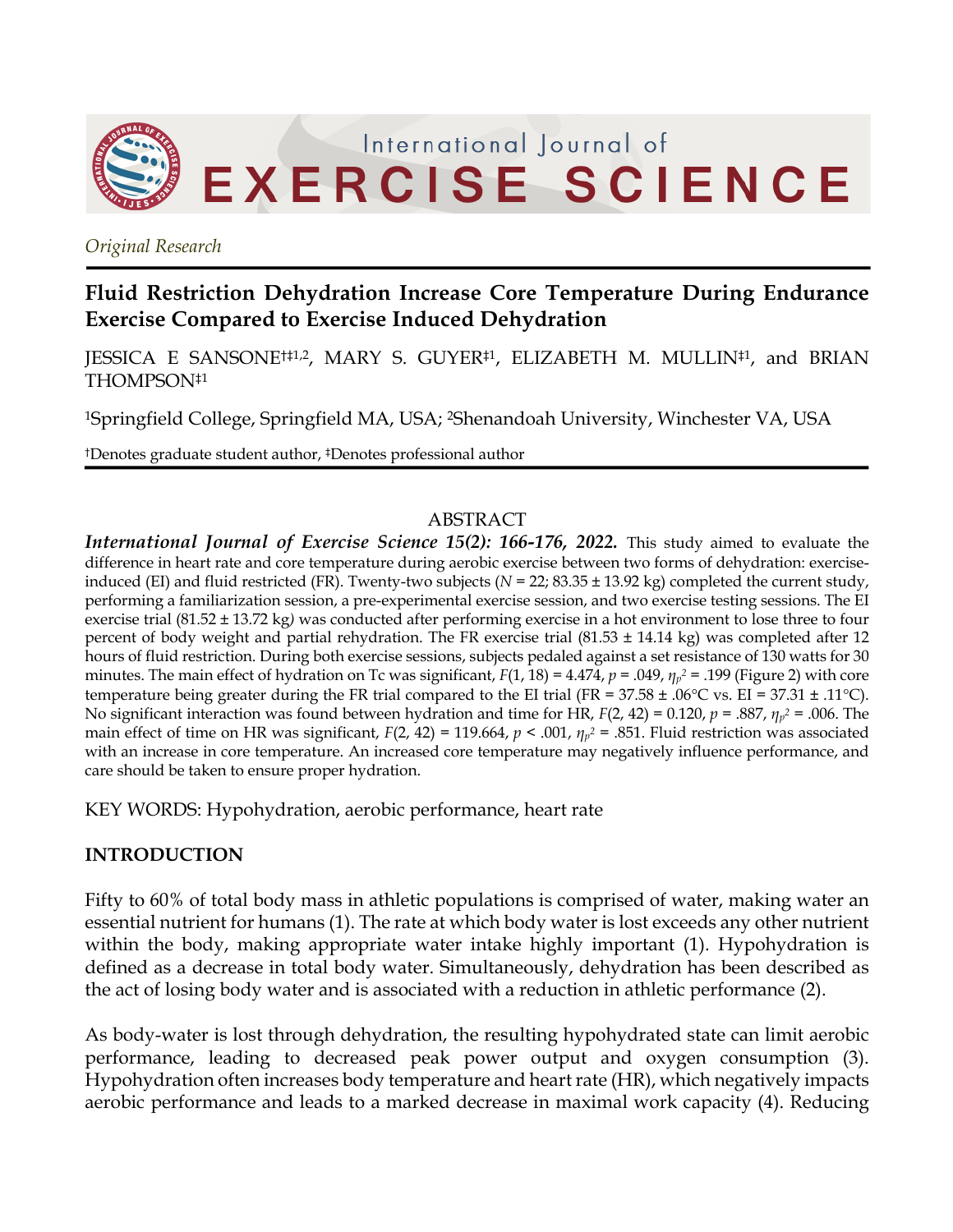total body water by as little as two percent influences the central control mechanism that responds to thermoregulation and metabolic demand changes. Therefore, a decrease in total body water is associated with a decreased ability to dissipate heat, maintain core temperature (Tc), and maintain exercise intensity (1).

The process of dehydration can vary, leading to differing physiological manifestations and alterations in performance (4). Exercise-induced dehydration occurs when not properly replenishing water lost during an exercise session, resulting in an imbalance between water intake and water loss (5). Dehydration may also result from fluid restriction or voluntary dehydration (7). Fluid restriction and voluntary dehydration involve the prolonged inadequate intake of fluid (7). Research performed to evaluate hypohydration, and the negative impact on aerobic performance is bountiful, while very little research has been conducted to examine the comparison between these dehydration methods (8, 9, 10, 11, 12). Differences in the process of dehydration may impact physiological performance in unique ways. An optimal experimental design for hydration research has yet to be establish (31). Some research has found that dehydration does not negatively impact performance, especially with less than two percent loss in body weight (31) Other research has found that dehydration has negatively impacted endurance performance, especially when hydration levels were greater than two and a half percent of body weight loss (31). All of these studies utilize different methods of dehydration; fluid restriction, exercise induced, diuretics, heat exposure or a combination thereof. The differing methods of dehydration utilized in these studies muddy the water for setting guidelines for hydration practices and for the establishment of a research protocol when assessing dehydration.

Fluid restriction dehydration and exercise-induced dehydration are both associated with a decrement in performance due to the associated physiological changes (9, 11, 12). The physiological difference between fluid-restricted dehydration and exercise-induced dehydration during an aerobic exercise session has not been adequately evaluated. The purpose of this research study was to determine if a difference exists between fluid restriction and exercise-induced dehydration on Tc and HR during aerobic activities. The researchers hypothesized that heart rate and core temperature would be higher in the exercise induced session compared to the fluid restriction session.

## **METHODS**

#### *Participants*

A large effect (*f* = .3), reported for Tc across varying hydration levels, was entered into an *a priori* power analysis (13, 14). To achieve 80% power, a sample size of 22 was deemed necessary. All subjects participated in at least 150 mins of exercise per week (12). All subjects had no known or diagnosed cardiac, metabolic, or renal disease. Any subject that answers 'yes' on the medical history questionnaire disqualified the subjects from participation in this study. A total of 30 male subjects volunteered to participate; one subject did not qualify for the study (history of rhabdomyolysis), and five subjects did not wish to participate in the study further. During testing, two subjects withdrew from the study. Twenty-two subjects completed the study.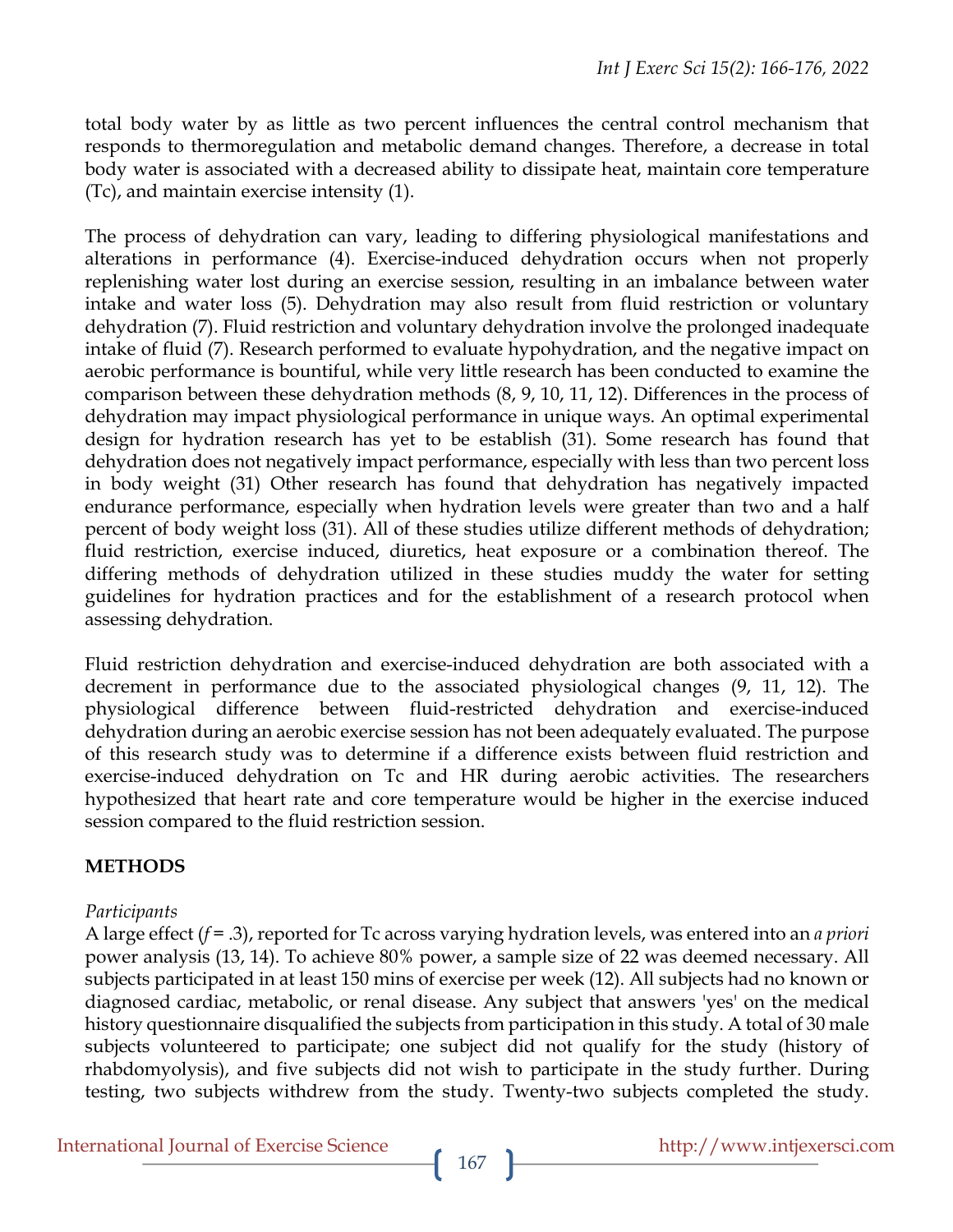Demographic information of the subjects is reported in Table 1. The Institutional Review Board read and approved all methods and procedures before any data collection. This research study was carried out in accordance to the International Journal of Exercise Science ethical standards (28).

| Variable                           | Mean   | SD     |
|------------------------------------|--------|--------|
| Time Spent Training (minutes/week) | 502.27 | 211.52 |
| Age (years)                        | 20.91  | 1.97   |
| Height (cm)                        | 177.21 | 8.68   |
| Weight (kg)                        | 83.35  | 13.92  |
| Body Fat $(\%)$                    | 12.77  | 5.97   |

**Table 1.** Demographic information.

#### *Protocol*

The Institutional Review Board read and approved all methods and procedures before any data collection. Subjects were recruited via email. Subjects who volunteered and met the inclusion criteria reported to the Human Performance Laboratory on four separate occasions. The four separate occasions included: (a) baseline testing/familiarization session, (b) a pre-experimental exercise session, and  $(c/d)$  two experimental sessions. The experimental sessions included 30 minutes of cycling. The subjects were randomized and counterbalanced for the order in which they complete the experimental protocol.

*Familiarization session:* Upon arrival to the Human Performance Laboratory, all subjects signed a written Informed Consent form, completed a medical history questionnaire, and demographics questionnaire. Nude body weight was recorded to be used as the baseline body weight (Detecto Scale Company, Webb City, MO). Body composition was estimated through the use of the Bodpod (Cosmed The Metabolic Company, Concord, CA). During the familiarization session, subjects completed an initial 30 minute cycling bout to become accustomed to the Velotron with resistance set at 130 W (Razor Mate, Seattle, WA; 15). Following the assessment of body composition, subjects ingested 250 mls of water in bolus to ensure a euhydrated state for the familiarization session.

*Experimental sessions:* Subjects completed an exercise-induced dehydration (EI) protocol and a fluid restricted dehydration (FR) protocol (Figure 1). For all experimental sessions, hypohydration was defined as a two to three percent decrease in body weight or a urine-specific gravity that is greater than 1.010. (6) The day prior to both experimental sessions, the researched met with the subjects in order to provide them with a hard copy of directions to follow for the time leading up to testing. All experimental sessions were completed at the same time of day.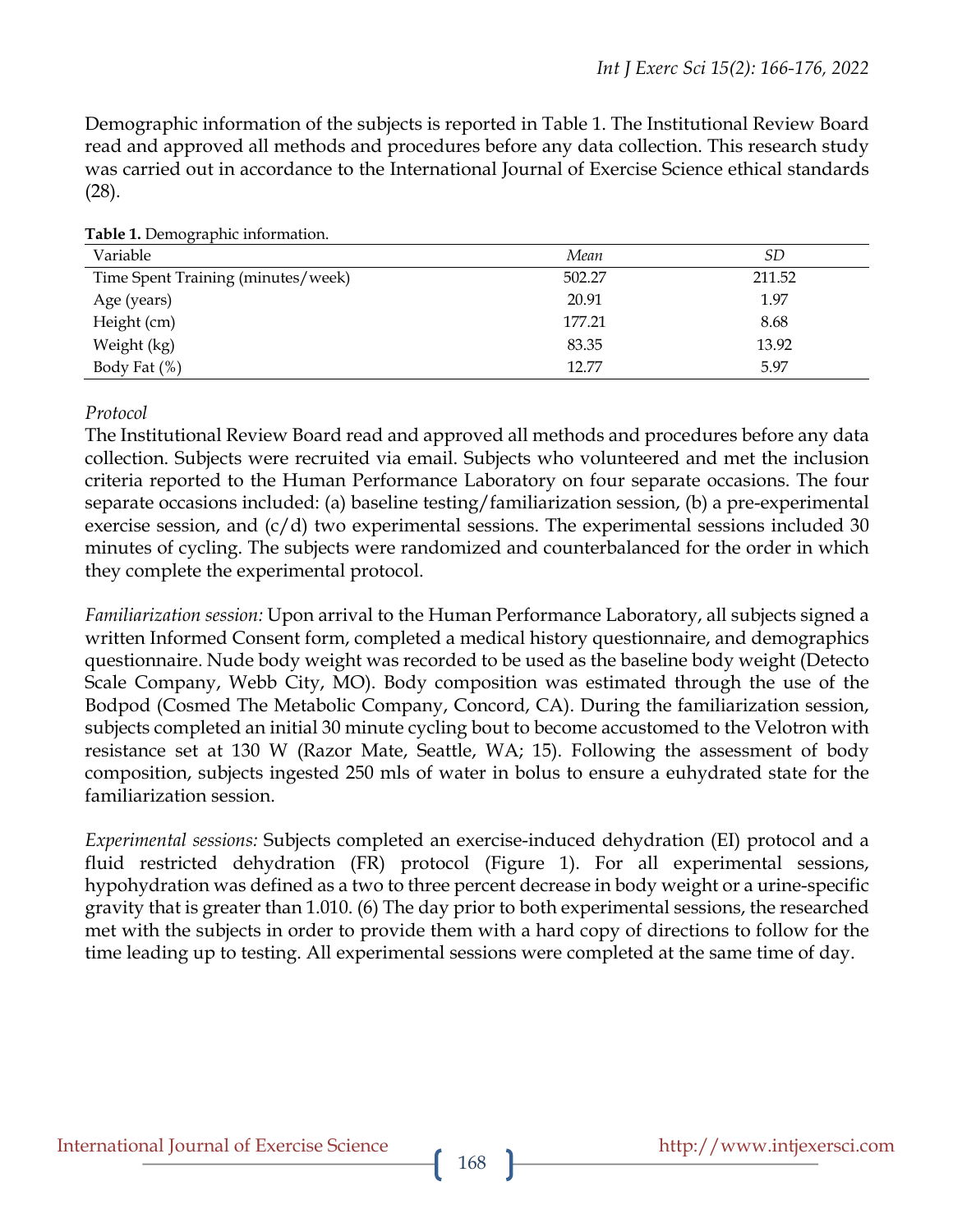

**Figure 1.** Schematic of experimental sessions.

In the 36 hours prior to the EI exercise session, all subjects were asked to maintain their normal daily activity and hydration practices. In the 12 hours prior to the EI exercise session, subjects completed a pre-experimental session in an environmental chamber. The average temperature of the environmental chamber was  $34.15 \pm 1.9$ ° Celsius. The subjects cycled on a Monarch cycle ergometer with a resistance of 3 kg until reaching a three to four percent of body weight deficit. Every 15 minutes a weight measurement occurred after the individual is wiped down of sweat and removed shirt, sneakers, and socks. During the pre-experimental exercise session, the subject did not intake any fluid and exercised until reaching a minimum of three percent decrease in body weight. If the subject felt any adverse side effects (nausea, dizziness, shortness of breath, etc.), the session was terminated. One subject stopped the pre-experimental session due to adverse side effects and subsequently withdrew from the study. In order to partially rehydrate, subjects received 473 ml of water for every pound lost to represent 1.5% of body weight. Room temperature water was provided to subjects to drink in the 12 hours after completing the pre-experimental trial and before the EI exercise session, in order to partially rehydrate to two to three percent decrease in body weight. Subjects were asked to return the empty water bottles that were provided when they returned to the Human Performance Laboratory. Subjects were also asked to avoid foods with high water content in the 12 hrs before exercise testing, such as fruits or soups. If the subject had not met the necessary weight, urinespecific gravity was utilized to confirm hypohydration. A urine-specific gravity that is greater than 1.010 was accepted as a hypohydrated individual.

Prior to the FR exercise session, all subjects were asked not to consume any fluid in the 12 hrs before exercise testing. Subjects were asked to complete a 30 min exercise session in the 24 hours before the start of the FR period and consume 473 ml of water for every pound that represented two percent of body water after completing the exercise. The exact water amount to intake was provided to the subject as calculated by the researchers. Subjects were also asked to avoid foods with high water content in the 12 hrs before exercise testing, such as fruits or soups. If the subject had not met the necessary weight, urine-specific gravity was utilized to confirm hypohydration. A urine-specific gravity that is greater than 1.010 was accepted as a hypohydrated individual.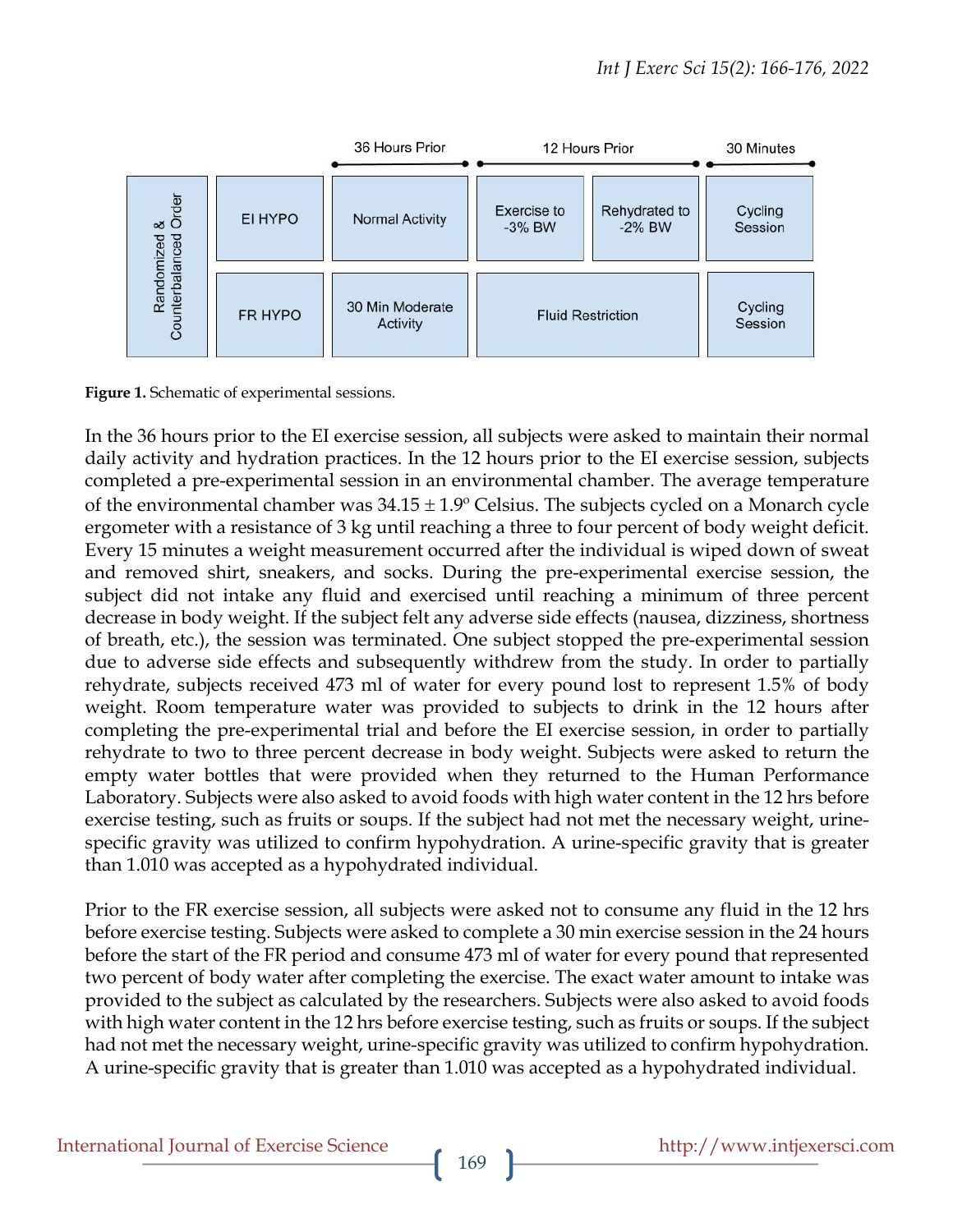Subjects were provided with the core temperature pill the evening prior to the experimental session and were given written instructions to take the ingestible core temperature pills one hour prior to their session (HQInc., Wireless Sensing Systems & Design, CorTemp Sensor, Palmetto, FL). Experimental sessions (familiarization, EI and FR) occurred between 5:00 am and 12:00 pm to allow USG to be measured using the first-morning void (6, 18, 19). Upon arrival, subjects were asked to void their bladder to collect urine and measure urine-specific gravity. Subjects had nude body weight measured and compared to familiarization baseline weight measurement. All experimental sessions (familiarization, EI, and FR) were completed in a thermoneutral environment. All subjects wore a heart rate monitor throughout the experimental sessions (Polar Electro, Kempeple, Finland). HR and Tc were recorded at baseline. Subjects pedaled against the set resistance of 130 watts for 30 minutes and instructed to cover as much distance as possible; total distance covered was recorded. Measurements of HR and Tc occurred at 15 minutes and 30 minutes.

#### *Statistical Analysis*

All statistical analyses were performed using IBM SPSS version 21.0 (Armonk, NY) with an alpha level set at .05. Prior to any statistical analysis, data screening occurred to check for missing data, outliers ( $\geq \pm 3.3$  SD), normality ( $\geq \pm 3.3$  SD), and basic assumptions. Three missing values were indicated for Tc during the FR trial, resulting in 13% missing cases. Descriptive statistics were calculated as mean *±* standard deviation for height, weight, body fat percentage, distance covered, pre-experimental chamber temperature and subjects' age. Four paired samples *t*-tests were conducted to examine differences between the two experimental trials for weight loss, percent weight loss, USG, distance covered and environmental conditions. Two 2 x 3 Repeated Measures Factorial ANOVAs were conducted to examine HR and Tc's differences regarding different dehydration methods at three different time points (i.e. pre-exercise, 15 minutes, 30 minutes). The repeated measure two-level factor was dehydration (i.e. EI and FR).

## **RESULTS**

Tc was measured in all subjects (*N* = 22), but in four cases, a failure of the Tc pill occurred. The missing data for Tc in the FR trial was handled through a pairwise deletion of the individual score from the variable. One missing value was indicated for Tc during the EI session; mean imputation was done to replace the missing value (*n = 19).* No outliers were present for HR or Tc and all dependent variables were normally distributed based on skewness and kurtosis statistics of (38). All basic assumptions for a repeated measures factorial ANOVA were met.

During the pre-experimental exercise session, the average temperature in the environmental chamber was 34.16 *±* 1.98 °C with an average humidity of 17.34 *±* .95 percent. The average percentage of weight lost experienced during the pre-experimental exercise session was 3.061 *±*  0.717 percent. The average time spent within the environmental chamber was 51.818 *±* 8.947 mins. Changes in weight, USG and distance during experimental sessions is shown in Table 2.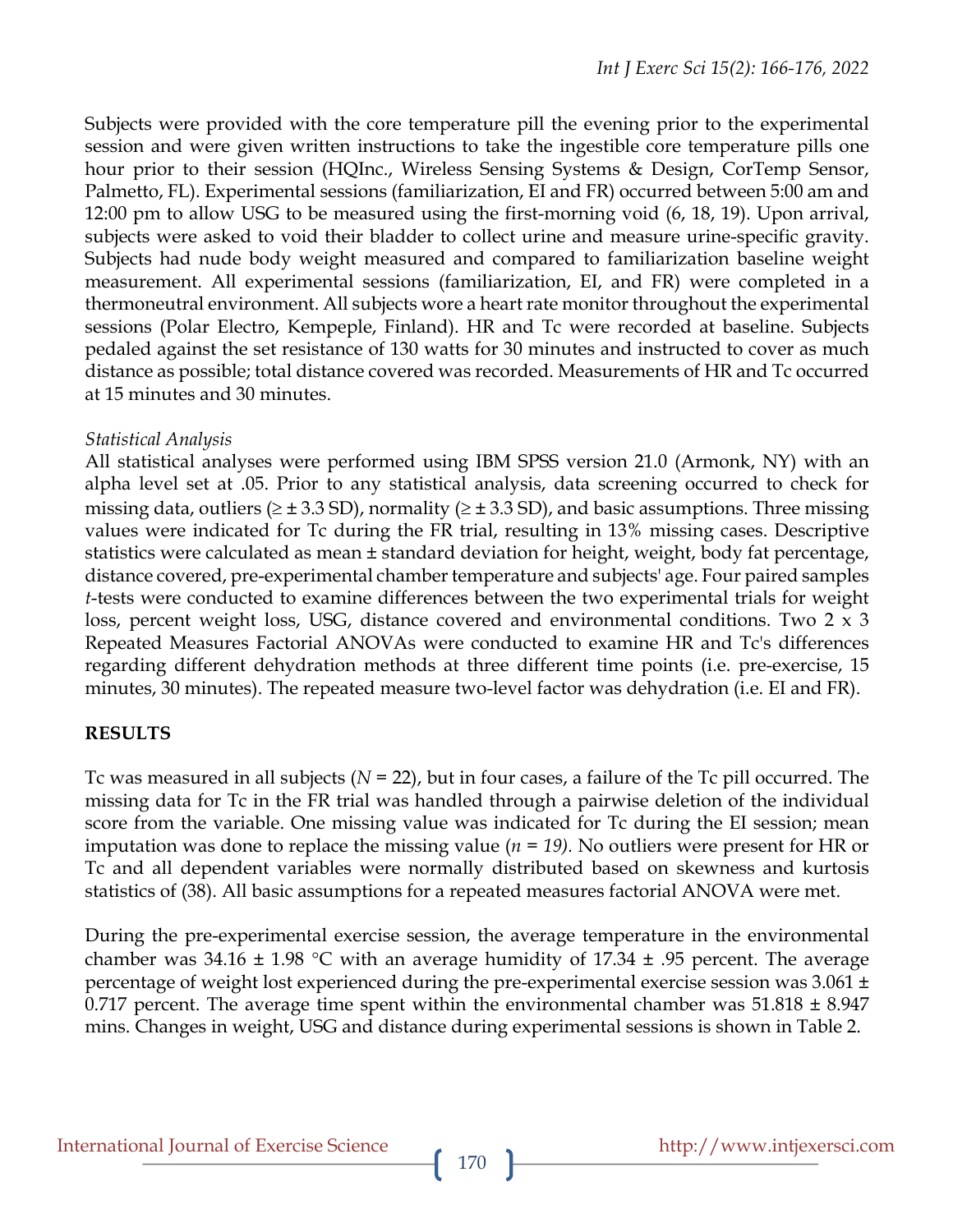| Variable                        | <i>FR</i>         | ΕI                | p Value |  |
|---------------------------------|-------------------|-------------------|---------|--|
| Weight at start of session (kg) | $81.53 \pm 14.14$ | $81.52 \pm 13.72$ | .922    |  |
| Weight loss from baseline (%)   | $2.25 \pm 0.44$   | $2.21 \pm 0.87$   | .922    |  |
| USG                             | $1.030 \pm .005$  | $1.024 \pm .004$  | .066    |  |
| Distance covered (miles)        | $5.29 \pm 1.51$   | $5.01 \pm 1.40$   | .012    |  |
| Ambient temperature °C          | $21.52 \pm 0.36$  | $21.47 \pm 0.24$  | .648    |  |
| Humidity $(\%)$                 | $22.18 \pm 0.39$  | $22.18 \pm .39$   | 1.00    |  |
|                                 |                   |                   |         |  |

**Table 2.** Experimental Session Baseline Data and Distance Covered (Mean *± SD)*

No significant interaction was found between hydration and time in terms of Tc, *F*(1, 24) = 0.062, *p* = .987, *η<sup>p</sup> <sup>2</sup>* = .001. Tc at 15 minutes (37.582 *±* .049°C) was greater than baseline (36.93 *±* .093°)and less than Tc at 30 minutes (37.85 *±* .055°C). The main effect of hydration on Tc was significant, *F*(1, 18) = 4.474, *p* = .049,  $\eta_p^2$  = .199 (Figure 2) with core temperature being greater during the FR trial compared to the EI trial (FR = 37.58 *±* .06°C vs. EI = 37.31 *±* .11°C).



**Figure 2.** Change in core temperature from pre-exercise, 15 minutes, and 30 minutes of exercise in both hydration conditions. \* Indicates a statistically significant difference from baseline ( $p \le 0.05$ ). † Indicates a statistically significant difference from midway to post-exercise (*p* < .05). Error bars represent mean *±* standard deviation.

No significant interaction was found between hydration and time for HR, *F*(2, 42) = 0.120, *p* = .887,  $η<sub>p</sub><sup>2</sup> = .006$ . The main effect of time on HR was significant,  $F(2, 42) = 119.664$ ,  $p < .001$ ,  $η<sub>p</sub><sup>2</sup> =$ .851. Heart rate was significantly different from baseline (80 *±* 2 bpm) to 15 minutes (136 *±* 4 bpm) and from baseline to 30 minutes (148 *±* 2 bpm) but not significantly different from 15 minutes to 30 minutes (Figure 3).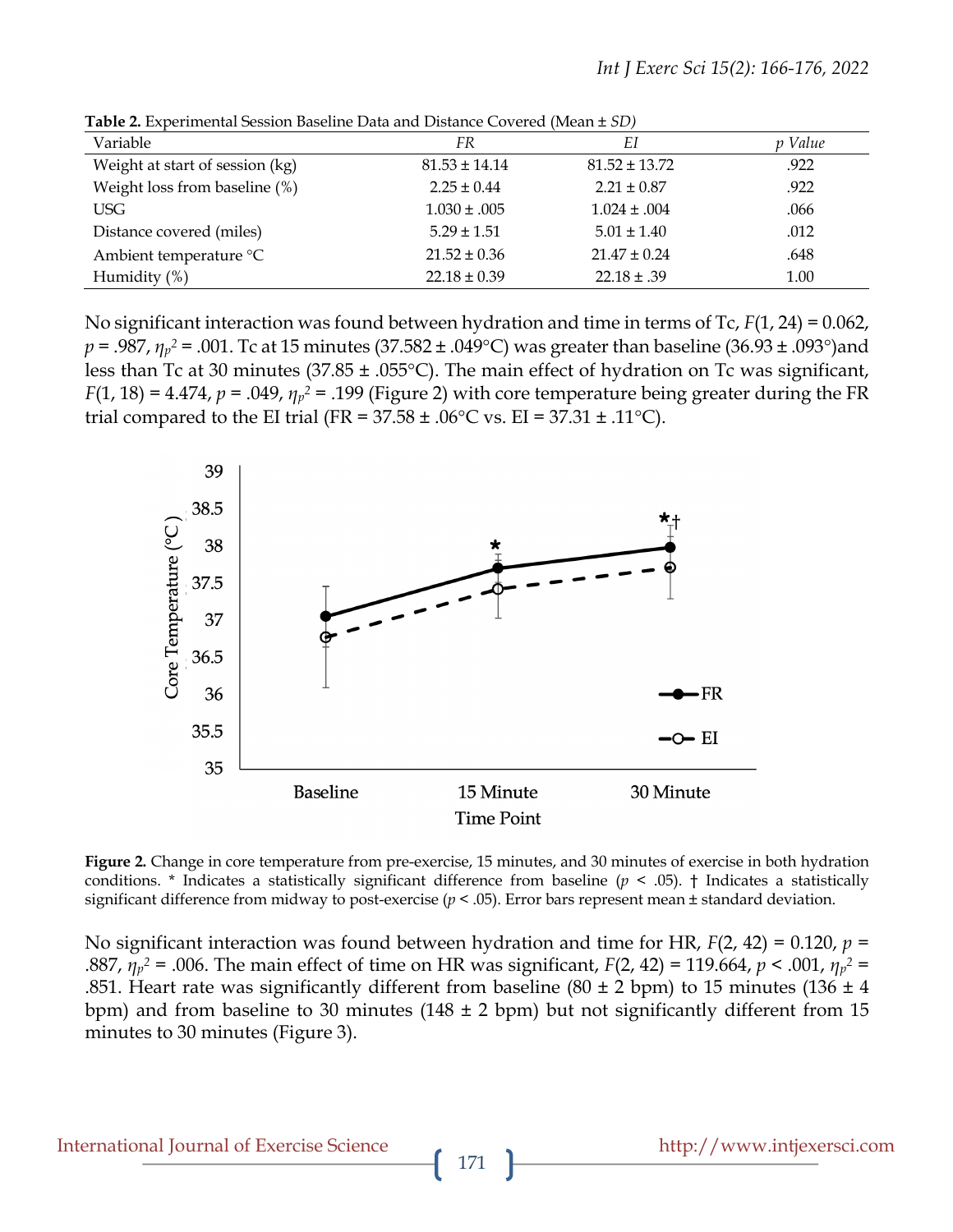

**Figure 3.** Shows the change in heart rate (bpm) from baseline to the 15 minutes and to 30 minutes in both the fluid restricted and exercise induced trial. \* Indicates a statistically significant difference from baseline (*p* < .05). Error bars represent mean *±* standard deviation.

## **DISCUSSION**

The combination of multiple physiological impairments associated with the hypohydrated state has been proposed to impact aerobic endurance performance (23) negatively. Dehydration through fluid restriction or inadequate water replacement after exercise can lead to a hypohydrated state; how these two dehydration methods impact physiological function can vary (4). The current study aimed to examine if a difference exists between EI and FR dehydration in terms of HR and Tc. The researchers' initial hypotheses were incorrect; the dehydration method did not impact HR, while Tc was higher in the FR session than the EI session. Both HR and Tc followed the expected response to exercise, increasing as exercise time increased.

HR typically rises in proportion to exercise intensity, allowing the cardiovascular system to meet the demand for oxygen at the working tissue (26). HR will continue to rise from resting levels until reaching a steady-state condition (26). In previous research, dehydration has influenced HR during an exercise session, causing an increase in HR throughout an exercise session despite reaching steady-state (21). Although not statistically significant, an increase in HR was observed from 15 mins to 30 mins in both the EI and FR session.

Caldwell and colleagues aimed to evaluate how sauna, diuretic and exercise induced hypohydration impacted physiological performance during maximal exercise and at anaerobic threshold (4). The researchers did not find differences in the physiological manifestations, except for Tc, between exercise-induced hypohydration and fluid restricted hypohydration (4). Heart rate was not significantly different between the different dehydration methods at anaerobic threshold and maximal exercise (4). Within this current study, Tc and HR followed similar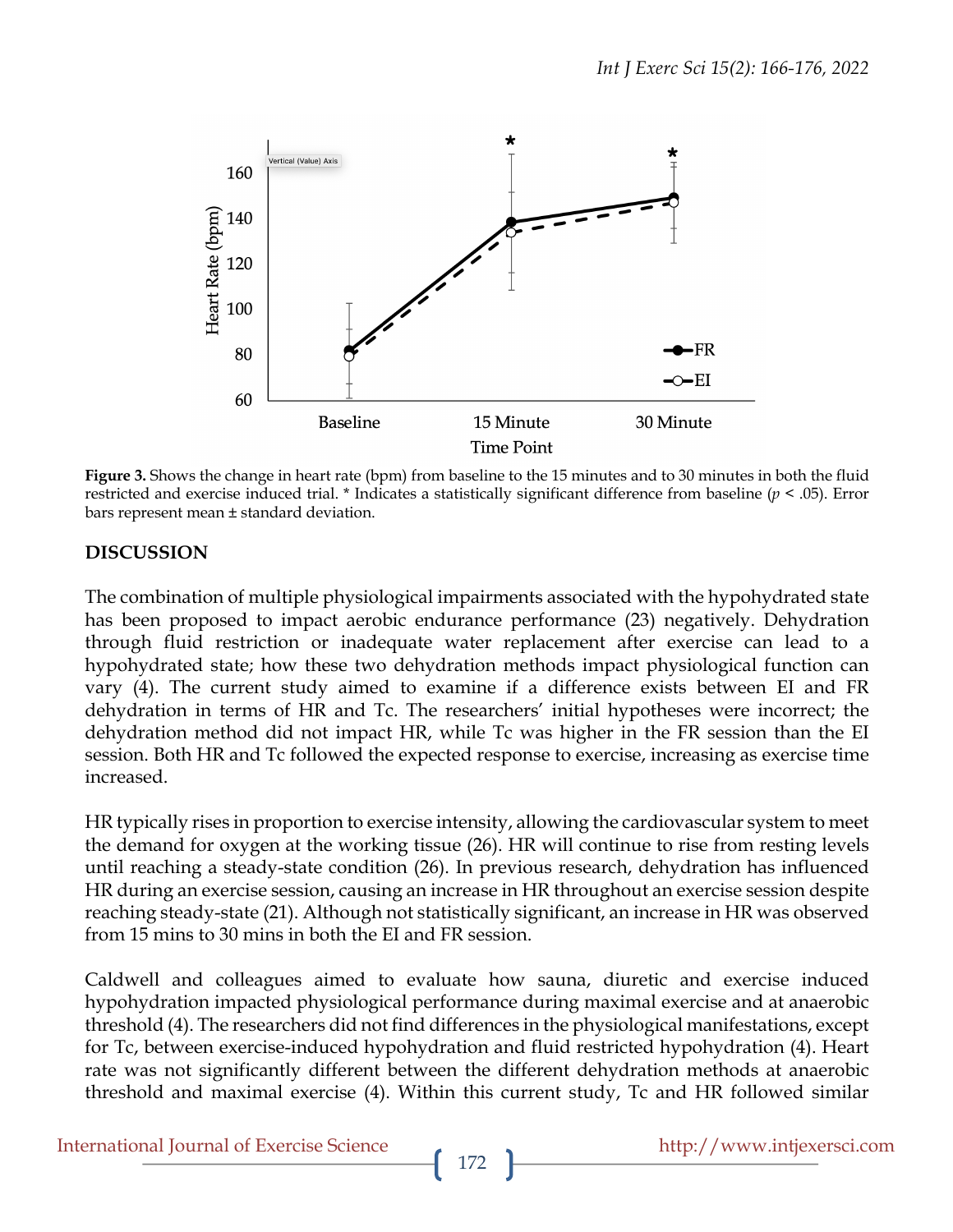patterns between the two dehydration methods. No difference was found between EI and FR in HR, indicating a similar HR response to meet demand at the tissues between the two sessions. Tc rose from baseline to 15 mins to 30 mins, as expected. Tc was statistically different between the FR and EI sessions. Tc rises in response to an increased metabolic rate when heat loss mechanisms cannot sufficiently dissipate heat (25). As an individual participates in exercise, adenosine triphosphate (ATP) is broken down to perform muscular work, resulting in heat production (24). A minimal difference in Tc was seen with a mean difference of 0.27°C and the small effect size (*η<sup>p</sup> <sup>2</sup>* = .199), with Tc being higher in the FR session compared to the EI session.

A previous study examined the impacts of hypohydration on Tc during endurance exercise in hot and temperate environments, finding that 5% hypohydration in a hot environment is associated with a 0.16° C increase in core temperature (32). Sawka and colleagues examined graded dehydration on thermoregulatory response to exercise (32). The dehydration method combined fluid restriction and exercise within the study, making the analysis of both dehydration methods impossible (30). This study utilized exercise in a hot environment which can further exacerbate the thermoregulatory stress experienced by the subjects. In a temperate environment within the current study, core temperature was statistically different in the fluid restriction protocol. Previous research has demonstrated that hypohydration and the associated hypovolemia decreases sweat rate during exercise (32). By diminishing the sweat rate, heat loss mechanisms are reduced, and Tc rises. Future research should aim to look at the alteration in sweat rate between FR and EI dehydration situations.

Increased core temperature has been proposed as a critical limit to exercise, especially when exercise occurs in a hot environment (36). When reaching critical core temperature, there is a reduced CNS activation of skeletal muscle. Reduction in activation in skeletal muscles can reduce overall physical performance (36). It has been reported that reduced CNS activation occurs when Tc reaches 38  $\degree$  C (37). If FR dehydration results in higher Tc during exercise, it is possible that exercise performance would be limited to a greater extent compared to EI dehydration. Within the FR session, 11 subjects had a Tc greater than 38 °C, while in the FR session only 1 subject had a Tc greater than 38 °C. The greater number of subjects that reached 38 °C within the FR session, may impact performance as a result of the reduction in CNS activation. Performance may be further impacted based on the environment that the exercise is occurring within. The exercise duration during this study was 30 minutes, many endurance activities are longer in duration and may be further negatively impacted by dehydration. A hot environment combined with FR dehydration may significantly decrease performance but further research is needed to evaluate this.

One of the limitations of the current study is the use of only trained males. Hypohydration may impact females and untrained individuals differently. Females have a different sweat response compared to males (29). Due to the differences in sweat response female may not experience EI hypohydration to the same degrees as males as they potentially lose less water during the endurance exercise activity (29). Untrained individuals may experience a greater performance decrement due to the unfamiliarity of performing in a hypohydrated state (34). Future research should explore the impact of both EI and FR on endurance performance within these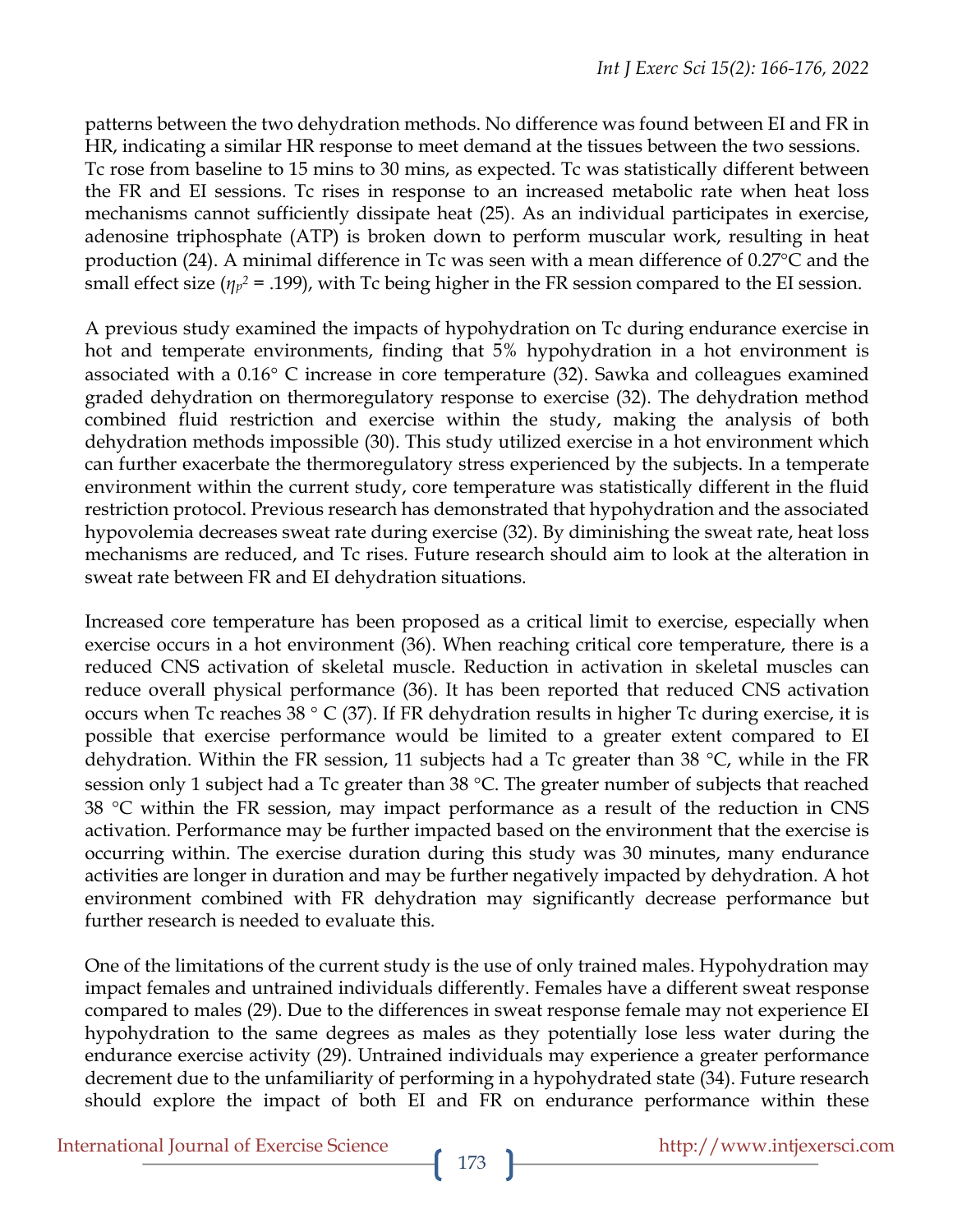populations. A limitation associated with this study is the combination of heat stress in exerciseinduced hypohydration. The combination of heat stress may have impacted performance negatively. Implementing a twelve-hour recovery aimed to help combat the consequence of the heat stress, but in combination with inadequate fluid, replacement may not have been enough in this situation. Evaluating EI dehydration with and without exposure to heat stress compared to euhydration and FR dehydration to see if a performance difference still exists could be explored in future research.

This study demonstrated that FR will cause a higher increase in Tc during exercise in a thermoneutral environment compared to EI. The increase in Tc may negatively impact endurance performance and, possibly, to a greater extent when exercise is longer than 30 minutes in duration. When evaluating hydration on performance, it is important to note that FR was associated with a higher Tc which may influence the physiological results being collected. Researchers should take into consideration this elevated temperature when establishing experimental design for hydration studies. Practitioners (coaches, athletes, medical staff) should educate exercising individuals on the importance of proper hydration and not relying on thirst as an indicator to drink water. Care should be taken to avoid training and competing when an exercising individual is dehydrated, especially due to lack of fluid intake.

## **REFERENCES**

1. Barr S, Costill D, Fink W. Fluid replacement during prolonged exercise: Effects of water, saline, or no fluid. Med Sci Sports Exerc 23(7): 811-17, 1991.

2. Barr S. Effects of dehydration on exercise performance. Can J Appl Physiol 2(2): 164-72, 1999.

3. Buono M, Wall A. Effect of hypohydration on core temperature in temperature and hot environments. Eur J Physiol 440(3): 377-90, 2000.

4. Caldwell J, Ahonen E, Nousiainen U. Differential effects of sauna-, diuretic-, and exercise-induced hypohydration. J Appl Physiol Respir Environ Exerc Physiol 57(4): 1018-23, 1984.

5. Casa D, Armstrong L, Hillman S, Montain S, Reiff R, Rich B, Roberts, W, Stone J. National Athletic Trainers' Association position statement: fluid replacement for athletes. J of Athl Train 35(2): 212-224, 2000.

6. Casa D, Clarkson P, Roberts W. American College of Sports Medicine roundtable on hydration and physical activity: Consensus statements. Current Sports Medicine Reports 4: 115-27, 2005.

7. Casa D, Stearns R, Lopez R et al. Influence of hydration on physiological function and performance during trail running in the heat. J Athl Train 45(2): 147-56, 2010.

8. Dugas J, Oosthuizem U, Tucker R, Noakes T. Rate of fluid ingestion alter pacing but not thermoregulatory responses during prolonged exercise in hot and humid conditions with appropriate convective cooling. Eur J Appl Physiol 105: 69-80, 2009.

9. Eijsvogels T, Scholten R, van Duijbhoven N, Thijssen D, Hopman M. Sex differences in fluid balance responses during prolonged exercise. Scand J Med Sci Sports 23: 198-206, 2013.

10. Faul F, Erdfelder E, Lang AG, Buchner A. G\*Power: A flexible statistical power analysis program for the social, behavioral, and biomedical sciences. Behav Research Methods 39(2): 175-191, 2007.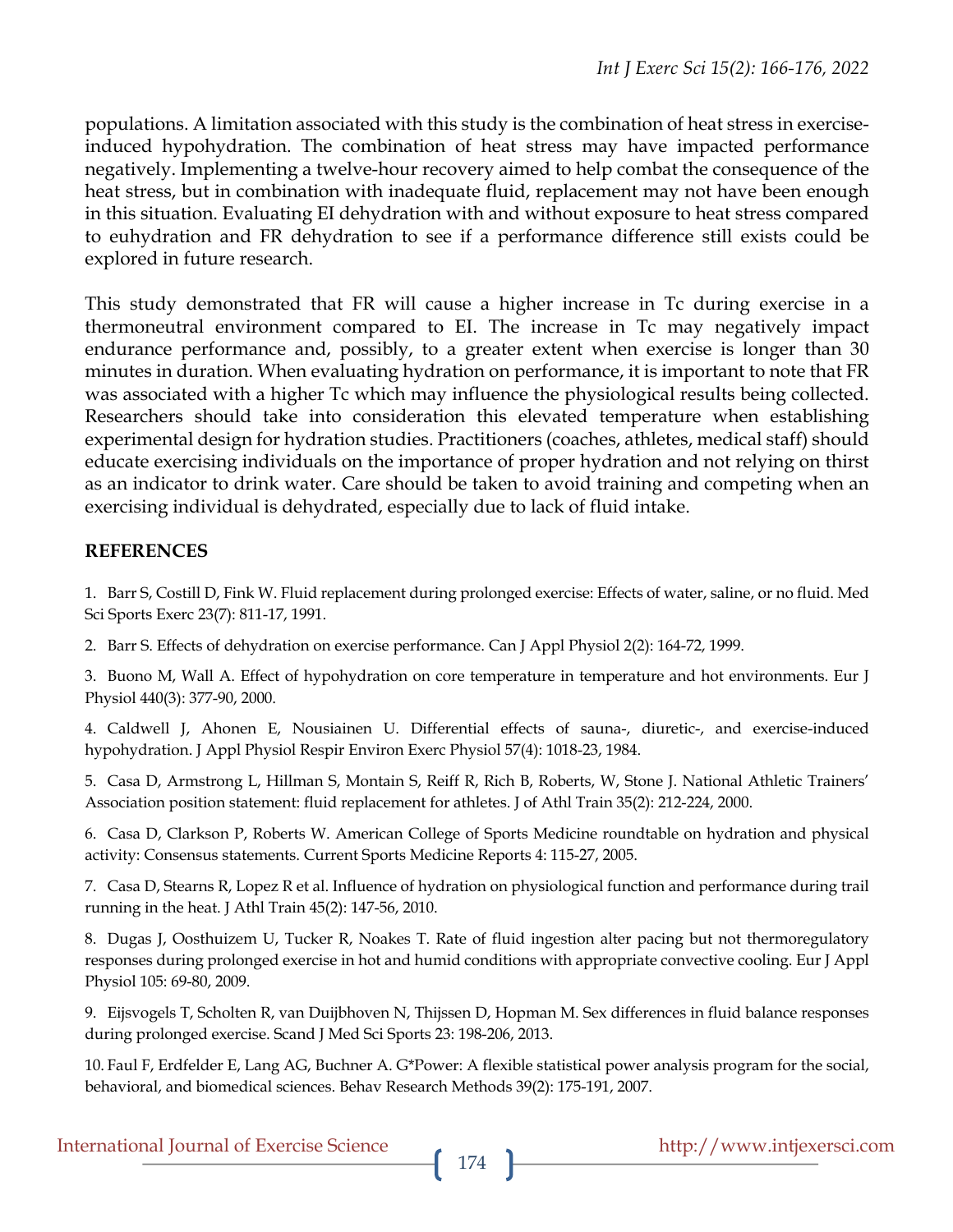11. Fitzgerald B, Weldon A, Scalia G. The normal heart rate response to treadmill exercise. Heart Lung and Circulation 25(2): S280, 2016.

12. Garber C, Blissmer B, Deschenes M et al. American College of Sports Medicine Position stand. Quantity and quality of exercise for developing and maintaining cardiorespiratory, musculoskeletal, and neuromotor fitness in apparently healthy adults: Guidance for prescribing exercise. Med Sci Sports Exerc 43(7): 1334-59, 2011.

13. Gleeson M. Temperature regulation during exercise. Int J Sports Med 19: S69-S99, 1998.

14. Gonzalez-Alonso J, Teller C, Anderson S, Jensen F, Hylidg T, Nielson B. Influence of body temperature on the development of fatigue during prolonged exercise in the heat. J Appl Physiol 86(3): 1032-39, 1999.

15. Gosen W, Omen J, Hesselink M, Borghouts L. Reliability of time-trial versus time-to-exhaustion cycle tests in health untrained subjects. J of Science Cycling 4(2), 2015.

16. Haymes E, Wells C. Environmental and human performance. Champaign (IL): Human Kinetics; 1939. p. 17-19.

17. Institute of Medicine on the National Academies. Dietary Reference Intakes for Water, Potassium, Sodium, Chloride, and Sulfate. Washington, DC: Institute of Medicine on the National Academies; 2004.

18. Maughan R. Impact of mild dehydration on wellness and on exercise performance. Eur J Clin Nutr 57: S19-S23, 2003.

19. Murray B. Hydration and physical performance. J Am Coll Nutr 2(5): 542S-548S, 2007.

20. Jusoh N, Salim S. Association between hydration status, hydration knowledge, and fluid consumption during training among soccer players. Phys Edu Students 23(1): 23-9, 2019.

21. Little R, Little W. Physiology of the heart and circulation. 4th ed. Baltimore, (MD): Lippincott Williams & Wilkins; 1989. p. 220-223.

22. Lopez R, Casa D, Jensen K et al. Examining the influence of hydration status on physiological response and running speed during trail running in the heat with controlled exercise intensity. J Strength Cond Res 25(11): 2944- 54, 2011.

23. Magee P, Gallagher A, McCormack J. High prevalence of dehydration and inadequate nutritional knowledge among university and club level athletes. Int J Sport Nutr Exerc Metab 27: 158-68, 2017.

24. Merry T, Ainslie P, Coter J. Effects of aerobic fitness on hypohydration-induced physiological strain and exercise impairment. Acta Physiol. 198: 179-190, 2010.

25. Montain S, Coyle E. Influence of graded dehydration on hyperthermia and cardiovascular drift during exercise. J Appl Physiol 73(4): 1340-50, 1992.

26. Montain S, Latzka W, Sawka M. Control of thermoregulatory sweating is altered by hydration level and exercise intensity. J Appl Physiol 79: 1434-39, 1995.

27. Miescher E, Fortney S. Responses to dehydration and rehydration during heat exposure in young and older men. Am J Physiol 257(5), 1989.

28. Navalta JW, Stone WJ, Lyons TS. Ehtical issues relating to scientific discovery in exercise science. Int J Exerc Sci 12(1): 1-8.

29. Oliver S, Laing S, Wilson S, Bilzon J, Walsh N. Endurance running performance after 48 h of restricted fluid and/or energy intake. Med Sci Sports Exerc 3(2): 316-22, 2007.